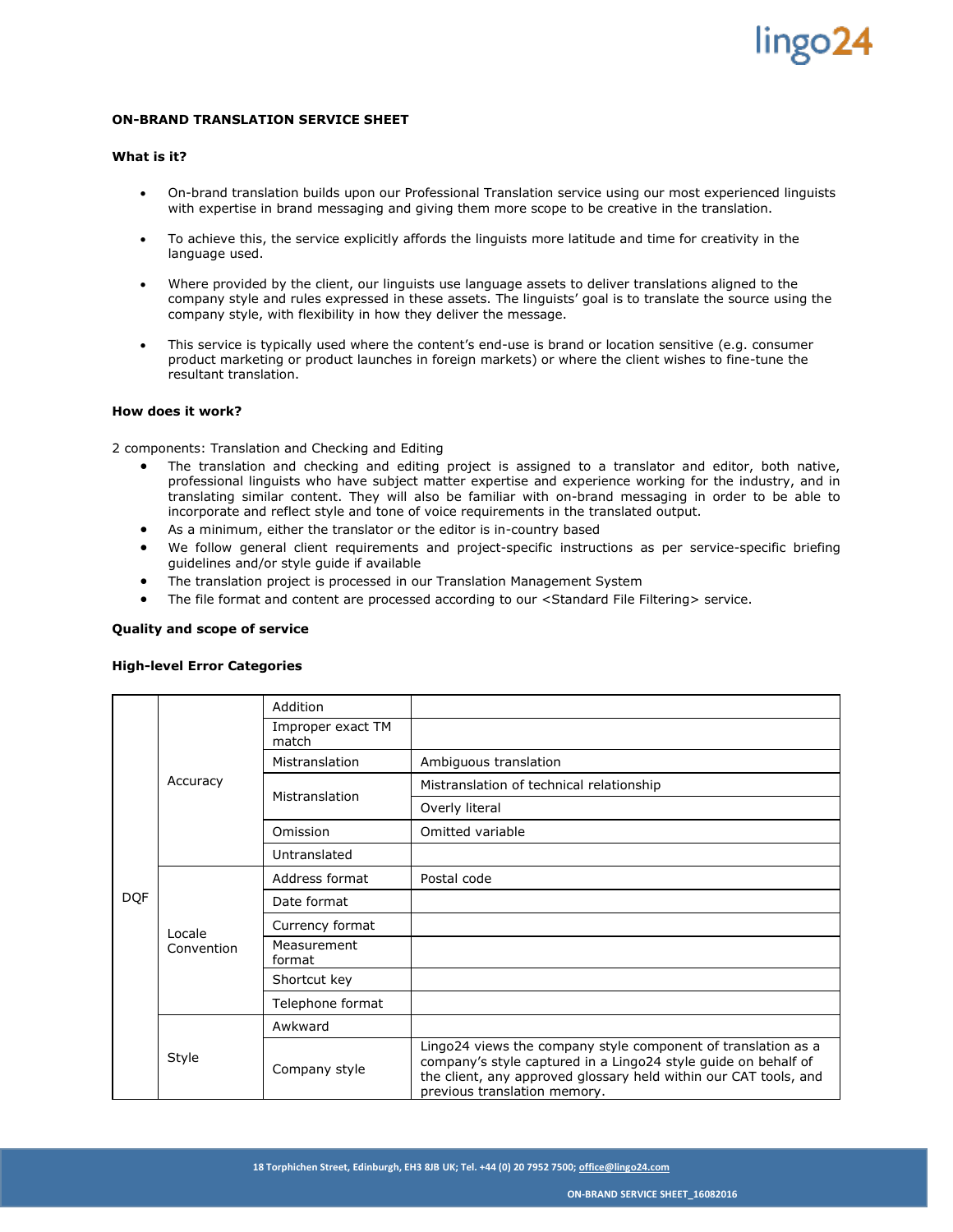# lingo<sub>24</sub>

|  |             | Inconsistent style                      |                                       |
|--|-------------|-----------------------------------------|---------------------------------------|
|  |             | Third-party stlye                       |                                       |
|  |             | Lack of creativity                      |                                       |
|  |             | Unidiomatic                             |                                       |
|  | Design      | Length                                  |                                       |
|  |             | Local formatting                        |                                       |
|  |             | Markup                                  |                                       |
|  |             | Missing text                            |                                       |
|  |             | Truncation/text<br>expansion            |                                       |
|  | Fluency     | Character encoding                      |                                       |
|  |             | Grammar                                 |                                       |
|  |             | Inconsistency                           | Inconsistency with external reference |
|  |             | Link/cross-reference                    |                                       |
|  |             | Punctuation                             |                                       |
|  |             | Spelling                                |                                       |
|  | Terminology | Inconsistent with<br>termbase           | Company termbase                      |
|  |             |                                         | Third-party termbase                  |
|  |             | Inconsistent with<br>use of terminology |                                       |
|  | Verity      | Culture-specific<br>references          |                                       |

Source: The harmonised DQF-MQM error typology

For a granular view of these error categories and error types, refer to the service Annex <Harmonized DQF-MQM Error Typology>. The annex provides a detailed description of each error category including definitions and examples.

## **High-level Error Category Weight**

|            | Accuracy          | Multiplier: 3 |
|------------|-------------------|---------------|
|            | Fluency           | Multiplier: 2 |
|            | Terminology       | Multiplier: 2 |
| <b>DQF</b> | Style             | Multiplier: 3 |
|            | Locale convention | Multiplier: 1 |
|            | Verity            | Multiplier: 2 |

## **Error Severity Levels**

| Severity<br>Level | Definition                                                                                                                                                                                                     | Multiplier |
|-------------------|----------------------------------------------------------------------------------------------------------------------------------------------------------------------------------------------------------------|------------|
| Minor             | Errors that don't lead to loss of meaning and wouldn't confuse or mislead the user but<br>would be noticed, would decrease stylistic quality, fluency or clarity, or would make the<br>content less appealing. |            |
| Major             | Errors that may confuse or mislead the user or hinder proper use of the<br>product/service due to significant change in meaning or because errors appear in a<br>visible or important part of the content.     |            |
| Critical          | Errors that may carry health, safety, legal or financial implications, violate geopolitical<br>usage guidelines, damage the company's reputation, cause the application to crash or                            | 10         |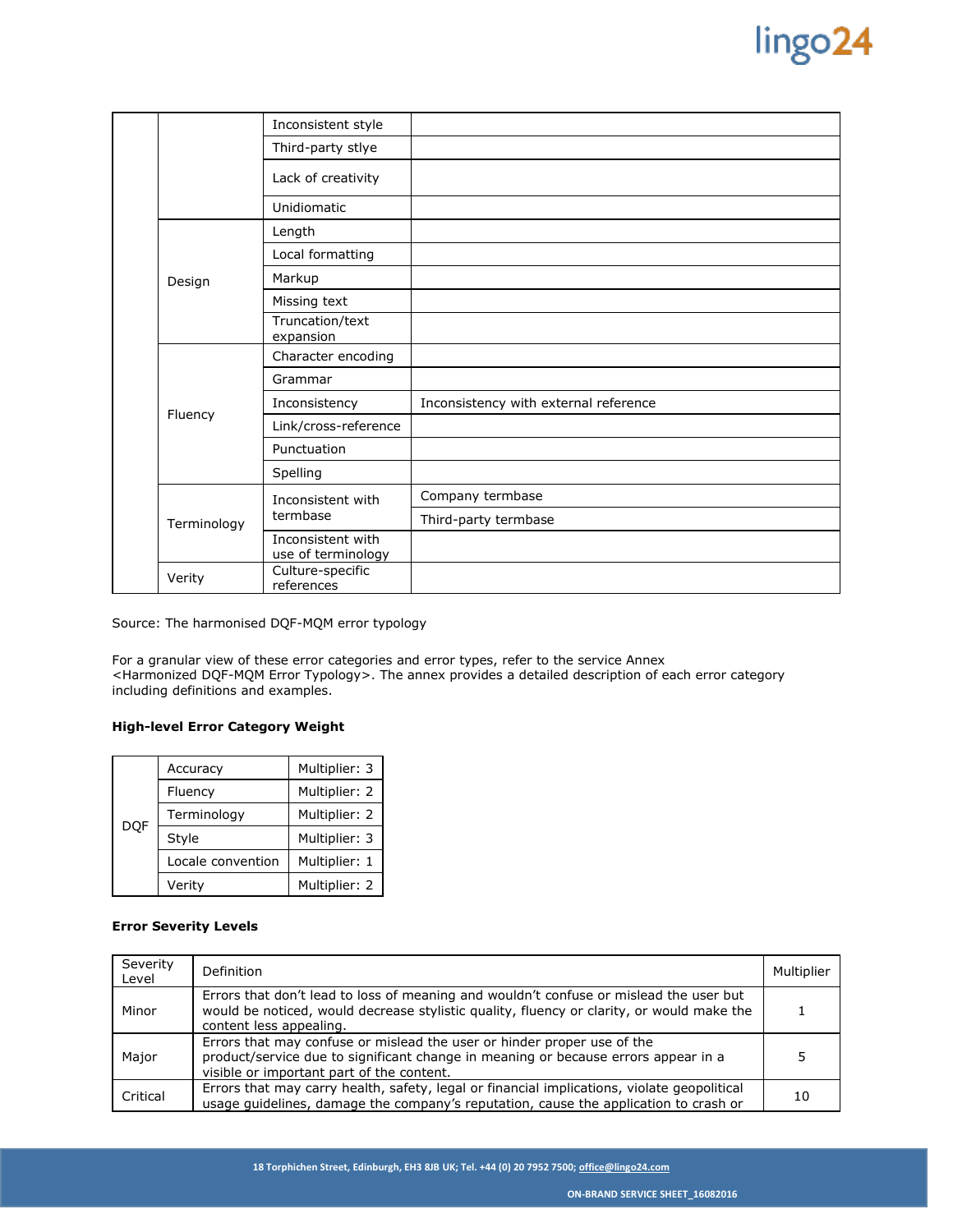| negatively modify/ misrepresent the functionality of a product or service, or which<br>could be seen as offensive. |
|--------------------------------------------------------------------------------------------------------------------|
|--------------------------------------------------------------------------------------------------------------------|

lingo24

#### **Quality Threshold**

The quality pass/fail threshold is 98%.

The quality pass/fail threshold is based on:

- Number of confirmed errors per high-level error category
- The error category weight
- Error severity level and multiplier
- Number of words.

We do not label as confirmed errors, customer revisions or feedback on Lingo24's translation which are:

- Preferential changes: both the original translation and the revised version have equal merit and are correct; either can be used
- Unsupported changes: changes not in line with the general client requirements and project-specific instructions, changes not in line with the source content, not consistent with the client approved TM or changes containing errors.

#### **Impact on Quality**

There are no service specific risk factors that can have a negative impact on the quality categories of this service.

#### **Adherence to service scope**

- Supplier assignment as per criteria listed above
- Briefing process between client and Lingo24
- Briefing process between Lingo24 and suppliers
- Ongoing Query Management and Issue Clarification
- Checking and editing
- Supplier self-editing prior to delivery
- Use of translation assets and resources:
	- Style guide
	- Term Base
	- Translation Memory
	- Reference Material
	- In-built Quality Assurance functionality within our Translation Management System
	- Lingo24 allows for client feedback to be implemented in the Project Translation Memory and incorporated in a revised translation following and in line with <Client Review> service
	- Lingo24 offers assessment and implementation of client feedback by the Quality and Experience team when quality questions have been raised:
		- Step 1: Feedback from customer is assessed to determine the category:
			- Confirmed changes: the changes address confirmed errors in the translation
			- Preferential changes
			- Unsupported changes
		- Step 2: Instances of feedback that improve the quality of the translation, specifically a and b are implemented in the project Translation Memory, Terminology and/or Style Guide as per <Feedback Implementation> service and incorporated in a revised translation, if requested
		- Step 3: Communication of findings.

#### **Service Prerequisites**

- Source file format and content to be supplied as per <Standard File Filtering> criteria
- Final version of the source file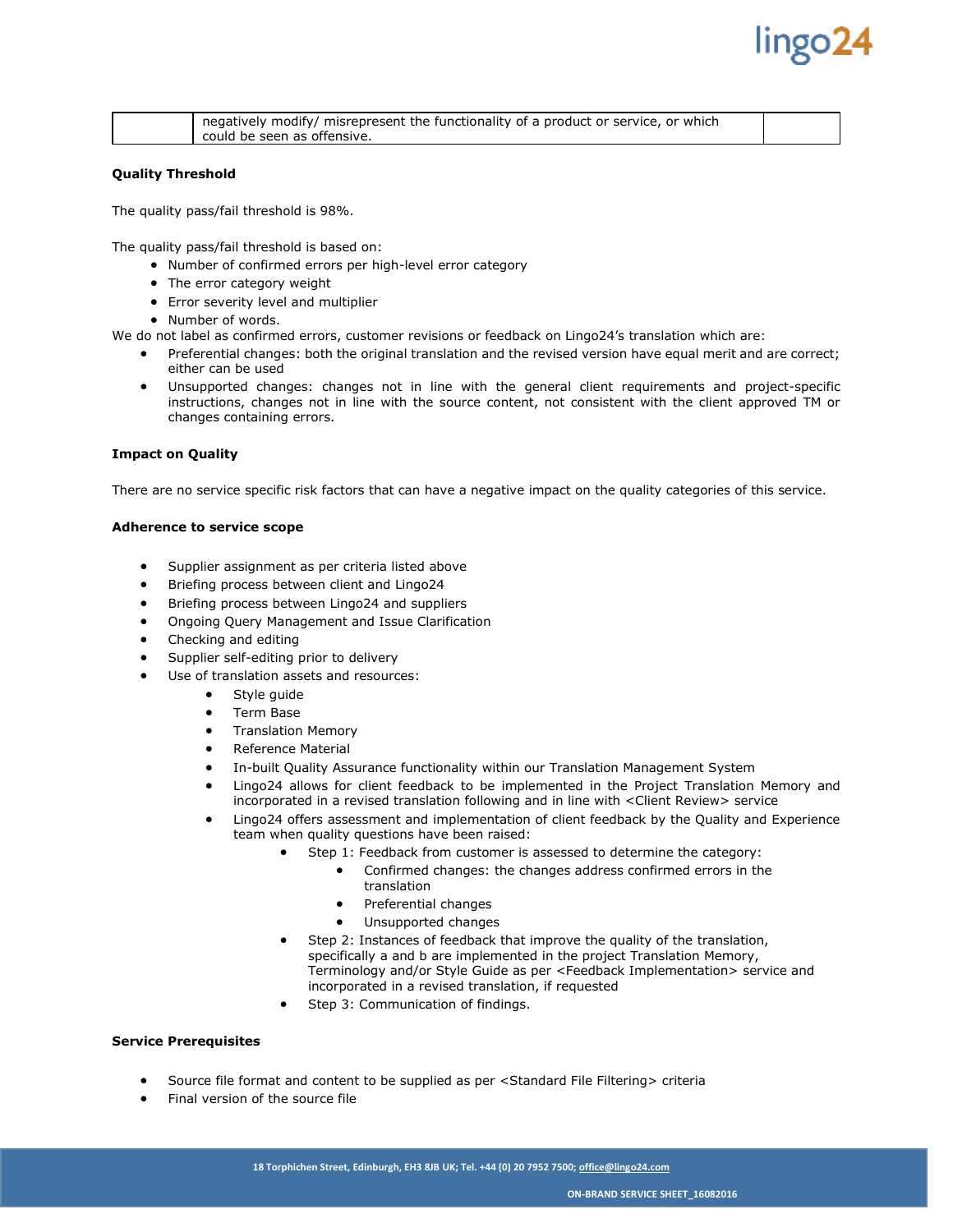## lingo24

- **•** Service level-specific briefing process completed
- Receipt confirmation within 1 business day
- Explicit service acceptance within 3 business days, otherwise acceptance is assumed. Customer-specific service acceptance timeframes and criteria can be requested.

#### **Disclaimers of Service**

- Where source file format and content are not compliant with our <Standard File Filtering> service, we will recommend the <File Engineering Services> in our Service Catalogue. Any issues caused by non-compliance with these service engagement rules will be the responsibility of the customer.
- Where source file format is not in line with <Standard File Filtering> and, following <File Engineering Services> cannot be processed in Lingo24's Translation Management System, the service provision will be completed offline.
- In case of limited briefing material, Lingo24 reserves the right to decline service provision and will recommend alternative services (e.g. <Professional Translation>)
- Where preserving the source content layout and formatting is impossible (due to target language expansion or reduction, etc) or requires involvement from our Professional Services team, we recommend <DTP> in our Service Catalogue
- When making revisions or additions to the source content after order confirmation and with service provision in progress, we recommend <Revision Handling> in our Service Catalogue
- For feedback provision, we recommend <Client Review> in our Service Catalogue
- For feedback provision, we recommend <Client Review> in our Service Catalogue
	- Where Lingo24 has the final say following <Client Review> to approve and/or implement validated client feedback in the project deliverable, project Translation Memory, Terminology and/or Style Guide, we recommend <Feedback Implementation> in our Service Catalogue
- If feedback is not in line with standard <Client Review> in our Service Catalogue and in case of other types of client quality assessments:
	- We recommend <Feedback Implementation> for implementation of validated client feedback in the project deliverable, project Translation Memory, Terminology and/or Style Guide
	- We recommend <File Engineering> for technical file comparison
	- We recommend <Project Management> for manual file comparison
	- Lingo24 reserves the right to decline feedback assessment and implementation if file comparison via the above services is not possible
- Where the source file was not processed in Lingo24's Translation Management System and incorporation of feedback is required, we recommend <Feedback Implementation> in our Service Catalogue
- Where global TM updates are required, we recommend <Translation Clean-up & Maintenance> in our Service **Catalogue**
- Where specific instances of global updates to Terminology are required (frequent updates, clean-up, validation of pending terms, etc), we recommend our <Terminology> services in our Service Catalogue
- Where a Term Base needs to created, we recommend <Terminology Consolidation> in our Service Catalogue
- Where stylistic guidelines require the creation of a style guide, we recommend <Style Guide Creation> in our Service Catalogue.

### **Service Price**

- Based upon a per source word / source character pricing scheme
- Translation Memory metrics discounts apply
- Minimum charges per language combination apply

#### **Service Level & Availability**

- All language combinations
- Output capacity: up to 1,500 words per language in the first 2 business day and then 1,000 words per business day thereafter (for projects over 1,500 words)
- Output capacity is influenced by requirements for value-added services
- Default service availability: 24 hours a day/5 days a week